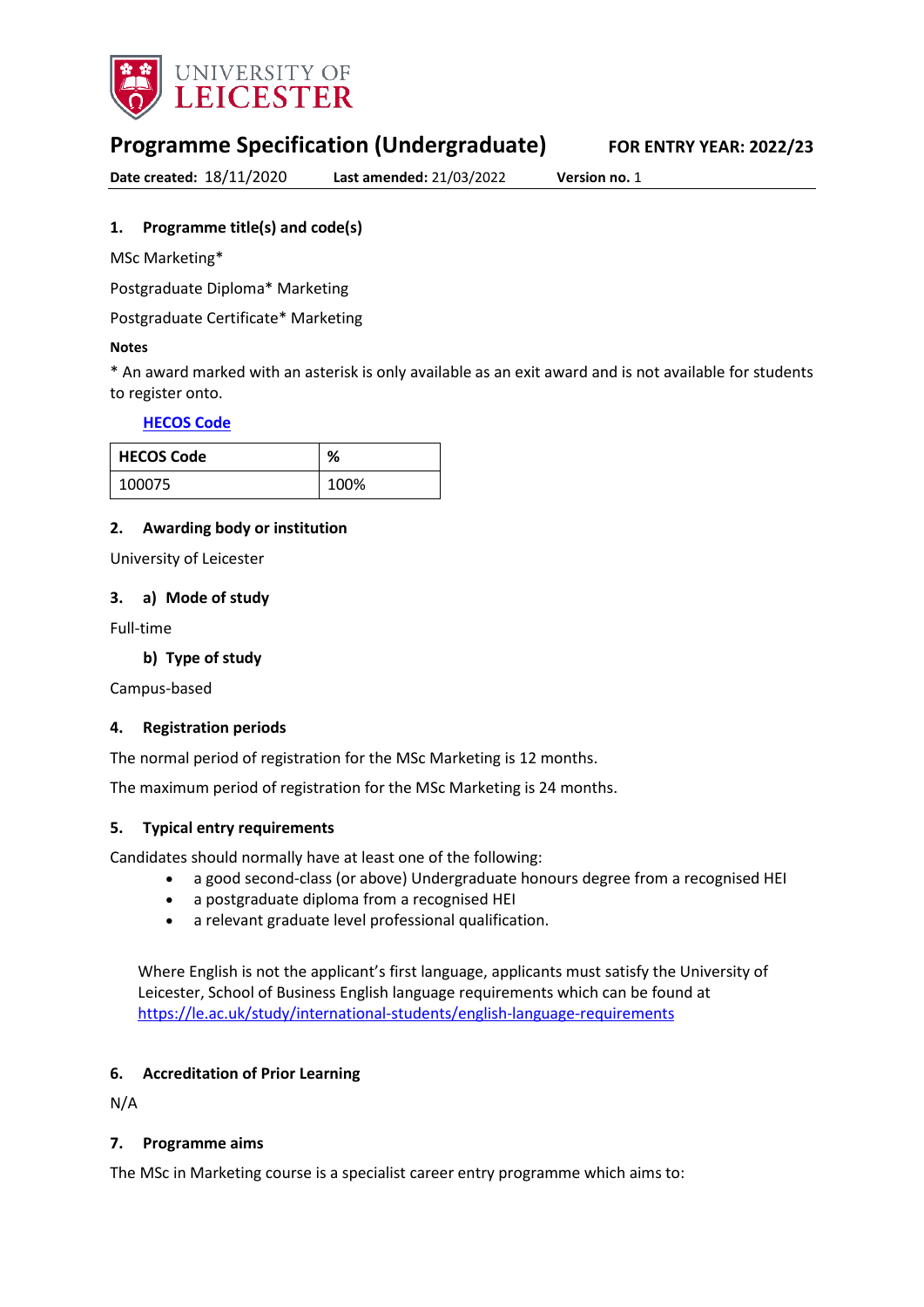- 1. Give course members a thorough grasp of the main principles and techniques of marketing Management within international and sustainable contexts. This includes assessing the advantages, limitations and typical applications of each major method or technique.
- 2. Expose course members to the current debates in the marketing literature and to make them aware that there is no "quick fix" to marketing problems but rather that there are a range of issues and perspectives.
- 3. Promote an appreciation of the role of information within a knowledge-based economy. This will include an identification of approaches to data generation, data manipulation, data assessment, analysis and dissemination in marketing research.
- 4. Encourage in course members the need for critical analysis and evaluation of marketing theories by covering the economic, political, ethical, social and technical environment within which marketing managers work.
- 5. Give course members an analytical appreciation of business-to-business, services and international context of marketing management.
- 6. Provide students with opportunities to develop a variety of transferable skills relevant to the needs of a range of employers including written and oral communication skills, critical analysis, and appraisal of evidence, time management and problem-solving.
- 7. Equip students with the necessary skills to undertake independent research work in the broad area of marketing management, as evidenced in the successful completion of either an extended project within Advanced Issues in Marketing or a dissertation.

### **8. Reference points used to inform the programme specification**

- QAA Benchmarking Statement
- Framework for Higher Education Qualifications (FHEQ)
- UK Quality Code for Higher Education
- [University Learning](https://www2.le.ac.uk/offices/sas2/quality/learnteach) Strategy
- [University Assessment Strategy](https://www2.le.ac.uk/offices/sas2/quality/learnteach)
- University of Leicester Periodic Developmental Review Report
- External Examiners' reports (annual)
- United Nations Education for Sustainable Development Goals
- Student Destinations Data

### **9. Programme Outcomes**

Unless otherwise stated, programme outcomes apply to all awards specified in [1.](#page-0-0) Programme title(s).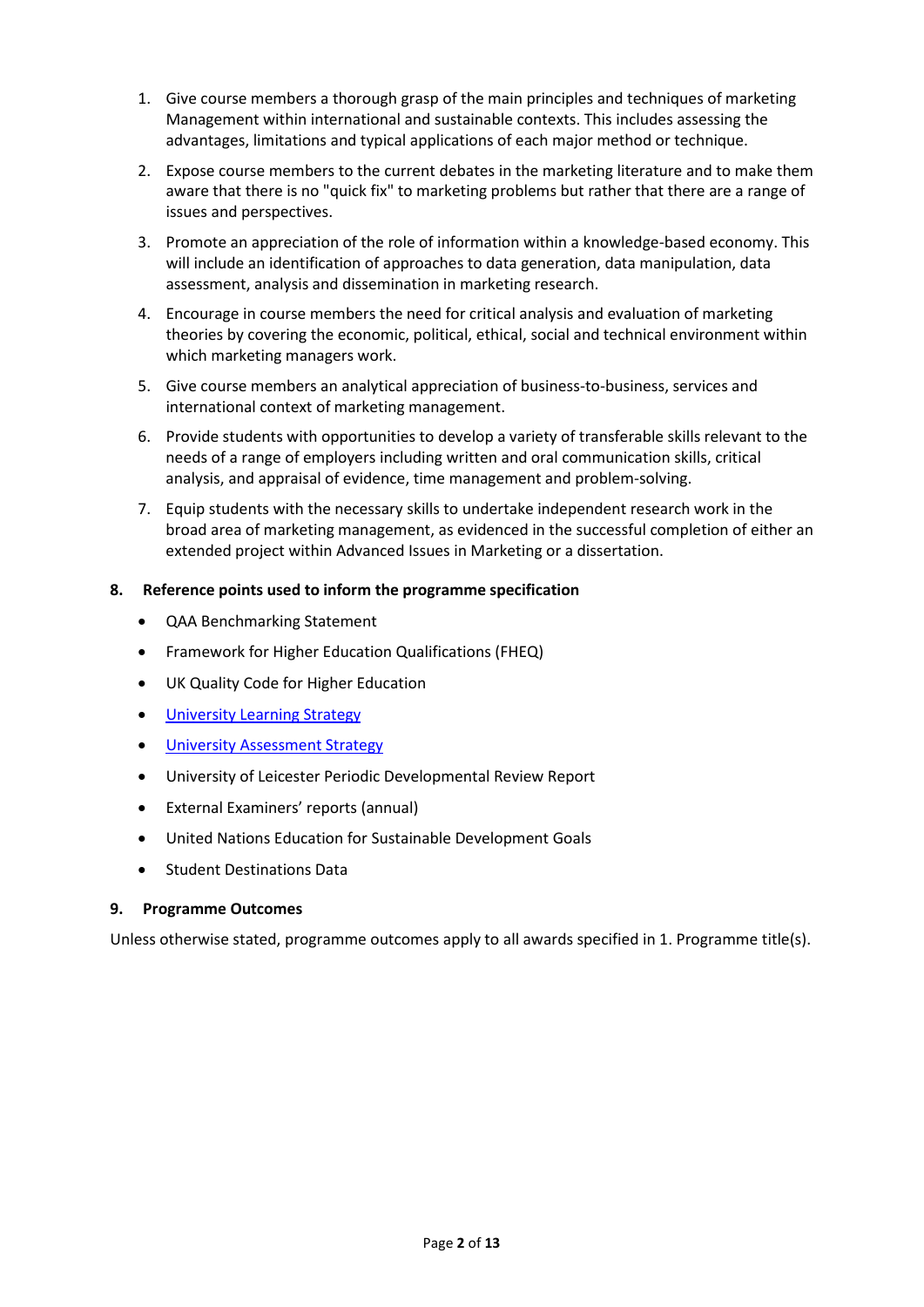# **Discipline specific knowledge and competencies**

## i) Knowledge

| <b>Intended Learning</b><br><b>Outcomes</b>                                                                                                                                                                                                                                                                                                                                                | <b>Teaching and Learning Methods</b>                                                                                   | <b>How Demonstrated?</b>                                                                                                          |
|--------------------------------------------------------------------------------------------------------------------------------------------------------------------------------------------------------------------------------------------------------------------------------------------------------------------------------------------------------------------------------------------|------------------------------------------------------------------------------------------------------------------------|-----------------------------------------------------------------------------------------------------------------------------------|
| <b>Certificate</b>                                                                                                                                                                                                                                                                                                                                                                         | <b>Certificate</b>                                                                                                     | <b>Certificate</b>                                                                                                                |
| Graduates should possess a<br>sound knowledge of the key<br>principles and practices in i)<br>Marketing management and<br>ii) Market Research.<br>Graduates should<br>demonstrate ability to<br>critique and comprehend<br>theories in (i) Consumers,<br><b>Brands and Communications</b><br>and (ii) Research Methods<br>for Marketing and (iii)<br>Marketing Strategy for<br>Innovation. | Lectures, seminars, directed<br>reading, guided independent<br>study, assignment feedback:<br>formative and summative. | Essay and coursework<br>assignments (formative and<br>summative)                                                                  |
| <b>Diploma</b>                                                                                                                                                                                                                                                                                                                                                                             | <b>Diploma</b>                                                                                                         | <b>Diploma</b>                                                                                                                    |
| In addition to the above,<br>graduates should possess a<br>sound knowledge of the<br>theories and their<br>application in areas of (i)<br>Consumers, Brands and<br>Communications; (ii)<br><b>Research Methods for</b><br>Marketing; (iii) Marketing<br>Strategy for Innovation.                                                                                                           | As above                                                                                                               | As above                                                                                                                          |
| <b>Masters</b>                                                                                                                                                                                                                                                                                                                                                                             | <b>Masters</b>                                                                                                         | <b>Masters</b>                                                                                                                    |
| In addition to the above<br>students should possess<br>knowledge of quantitative<br>and qualitative methods and<br>methodologies used to<br>research marketing<br>management.                                                                                                                                                                                                              | In addition to the above:<br>completion of an independent<br>research project culminating in a<br>dissertation.        | In addition to the above: research<br>proposal; dissertation; Group<br>work (e.g. in MN7010 and<br>MN7013) and individual essays. |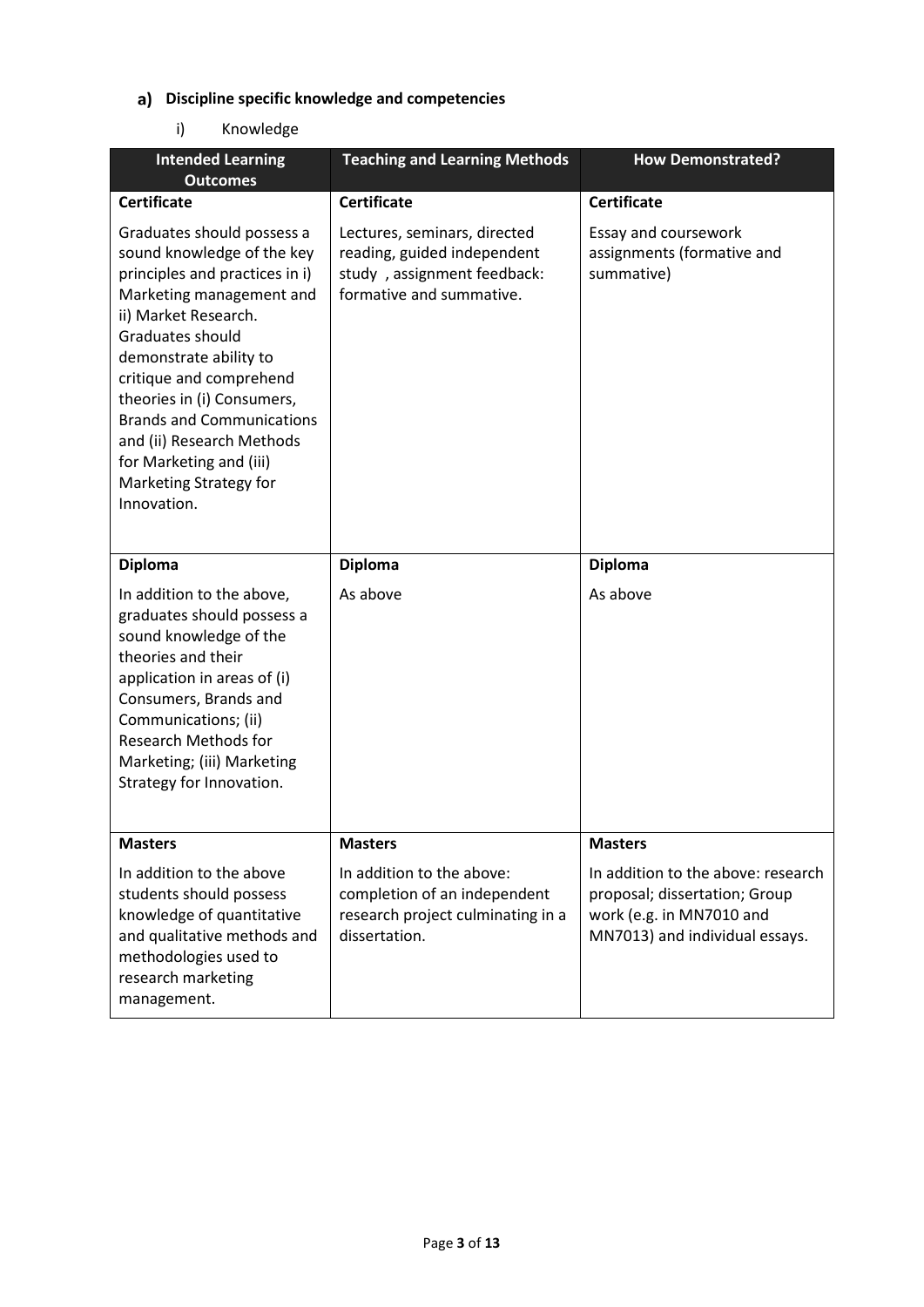ii) Concepts

| <b>Intended Learning</b><br><b>Outcomes</b>                                                                                                                                                                                                                                                                                                                                                                                                                                                                                                                        | <b>Teaching and Learning Methods</b>                                                                                                    | <b>How Demonstrated?</b>                                               |
|--------------------------------------------------------------------------------------------------------------------------------------------------------------------------------------------------------------------------------------------------------------------------------------------------------------------------------------------------------------------------------------------------------------------------------------------------------------------------------------------------------------------------------------------------------------------|-----------------------------------------------------------------------------------------------------------------------------------------|------------------------------------------------------------------------|
| <b>Certificate</b>                                                                                                                                                                                                                                                                                                                                                                                                                                                                                                                                                 | <b>Certificate</b>                                                                                                                      | <b>Certificate</b>                                                     |
| Graduates should be able to<br>comprehend and critique<br>core marketing concepts<br>such as: the marketing mix,<br>segmentation, targeting and<br>positioning; qualitative and<br>quantitative market research<br>and key Consumer Behaviour<br>models and frameworks.                                                                                                                                                                                                                                                                                            | Lectures, seminars, directed<br>reading, guided independent<br>study private-study, assignment<br>feedback: formative and<br>summative. | Essay and coursework<br>assignments (formative and<br>summative),.     |
| In addition, graduates should<br>also be able to demonstrate<br>evidence of wider reading<br>and critical appraisal of<br>Marketing Theory.                                                                                                                                                                                                                                                                                                                                                                                                                        |                                                                                                                                         |                                                                        |
| <b>Diploma</b>                                                                                                                                                                                                                                                                                                                                                                                                                                                                                                                                                     | <b>Diploma</b>                                                                                                                          | <b>Diploma</b>                                                         |
| In addition to the above,<br>graduates should be able to<br>explain and critique core<br>concepts in Consumers,<br><b>Brands and Communications</b><br>as well as Marketing Strategy<br>and Innovation.                                                                                                                                                                                                                                                                                                                                                            | As above                                                                                                                                | As above                                                               |
| <b>Masters</b>                                                                                                                                                                                                                                                                                                                                                                                                                                                                                                                                                     | <b>Masters</b>                                                                                                                          | <b>Masters</b>                                                         |
| In addition to both of the<br>above, graduates should be<br>able to explain and critique<br>core concepts in research<br>methodology underpinning<br>the social sciences. This<br>includes differentiating<br>between positivism and<br>interpretivism; discussing the<br>differences between<br>probability and non-<br>probability sampling; making<br>informed comparisons<br>between parametric and<br>non-parametric statistical<br>tests and defending the<br>choices, assumptions and<br>difficulties involved in<br>carrying out this type of<br>research. | In addition to the above: the<br>dissertation supervision process<br>(1-to-1), independent research.                                    | In addition to the above the<br>research proposal and<br>dissertation. |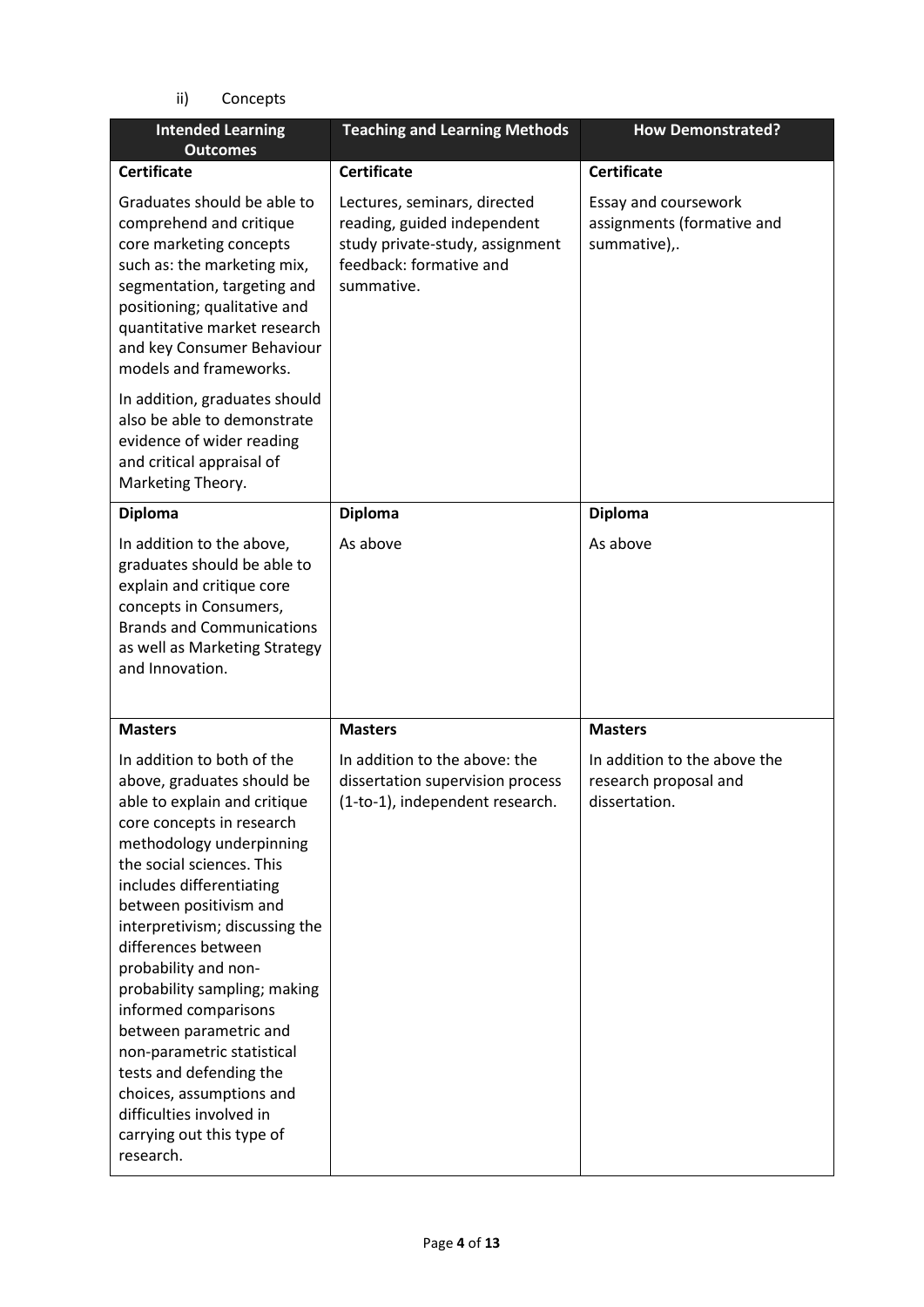iii) Techniques

| <b>Intended Learning</b><br><b>Outcomes</b>                                                                                                                                                                                                                                                                                                                                                                                                                                                                                            | <b>Teaching and Learning Methods</b>                                                                                                                                                             | <b>How Demonstrated?</b>                                              |
|----------------------------------------------------------------------------------------------------------------------------------------------------------------------------------------------------------------------------------------------------------------------------------------------------------------------------------------------------------------------------------------------------------------------------------------------------------------------------------------------------------------------------------------|--------------------------------------------------------------------------------------------------------------------------------------------------------------------------------------------------|-----------------------------------------------------------------------|
| <b>Certificate and Diploma</b>                                                                                                                                                                                                                                                                                                                                                                                                                                                                                                         | <b>Certificate and Diploma</b>                                                                                                                                                                   | <b>Certificate and Diploma</b>                                        |
| Be able to demonstrate<br>knowledge of key theories<br>and concepts; be able to<br>select relevant material from<br>academic readings and<br>demonstrate familiarity with<br>the conventions of academic<br>writing and associated<br>bibliographic techniques.                                                                                                                                                                                                                                                                        | Assignment feedback: formative<br>and summative; directed<br>reading, guided independent<br>study independent study,<br>seminars.                                                                | Essay and coursework<br>assignments (formative and<br>summative),     |
| <b>Masters</b>                                                                                                                                                                                                                                                                                                                                                                                                                                                                                                                         | <b>Masters</b>                                                                                                                                                                                   | <b>Masters</b>                                                        |
| In addition to the above,<br>graduates should be able to<br>demonstrate mastery of a<br>range of methodological<br>tools used to investigate<br>topics in marketing<br>management (including,<br>interviews, questionnaires,<br>focus groups, ethnographic<br>research). Graduates should<br>be able to differentiate the<br>conditions when either<br>qualitative or quantitative<br>data analysis should be used<br>and/or be able to identify<br>the conditions under which it<br>is appropriate to combine<br>different techniques | In addition to the above: the<br>dissertation supervision process<br>(1-to-1), independent research,<br>lectures and seminars designed<br>to support the preparation of the<br>research proposal | In addition to the above the<br>research proposal and<br>dissertation |

iv) Critical analysis

| <b>Intended Learning</b><br><b>Outcomes</b>                                                                                                      | <b>Teaching and Learning Methods</b>                                                                                                                                                | <b>How Demonstrated?</b>                                                                            |
|--------------------------------------------------------------------------------------------------------------------------------------------------|-------------------------------------------------------------------------------------------------------------------------------------------------------------------------------------|-----------------------------------------------------------------------------------------------------|
| Certificate, Diploma,<br><b>Masters</b><br>Ability to identify and apply<br>relevant concepts and<br>techniques with<br>independence and rigour. | <b>Certificate and Diploma</b><br>Lectures, seminars, assignment<br>feedback: formative and<br>summative; directed reading,<br>guided independent study<br>private-study, seminars. | <b>Certificate and Diploma</b><br>Essay and coursework<br>assignments (formative and<br>summative), |
|                                                                                                                                                  | <b>Masters</b><br>In addition to the above: the<br>dissertation supervision process<br>(1-to-1) and independent<br>research.                                                        | <b>Masters</b><br>In addition to the above the<br>research proposal and<br>dissertation.            |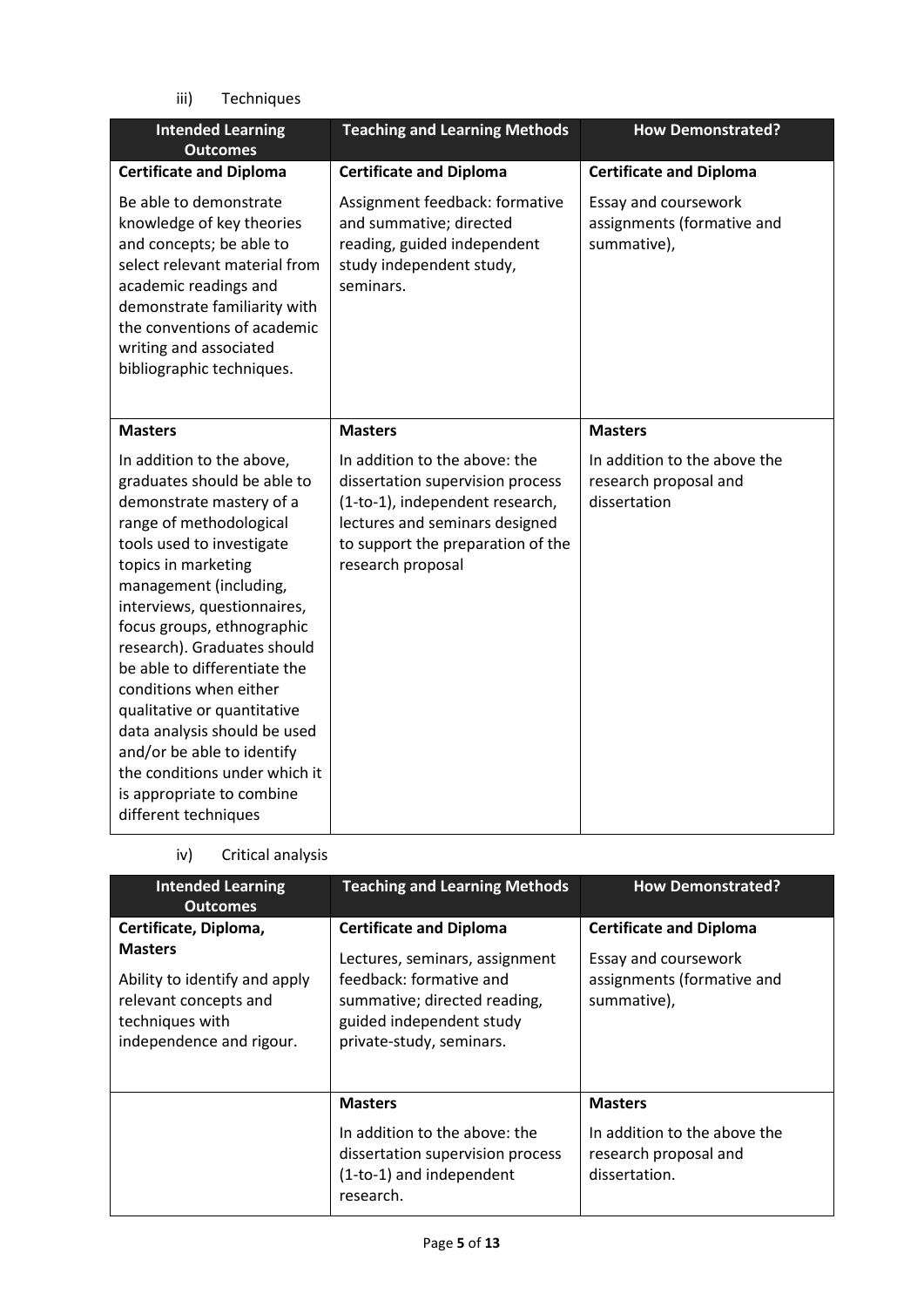v) Presentation

| <b>Intended Learning</b><br><b>Outcomes</b>                                                                                                                                                          | <b>Teaching and Learning Methods</b>                                                                            | <b>How Demonstrated?</b>                                                                    |
|------------------------------------------------------------------------------------------------------------------------------------------------------------------------------------------------------|-----------------------------------------------------------------------------------------------------------------|---------------------------------------------------------------------------------------------|
| <b>Certificate and Diploma</b>                                                                                                                                                                       | <b>Certificate and Diploma</b>                                                                                  | <b>Certificate and Diploma</b>                                                              |
| To differentiate between<br>relevant and non-relevant<br>material; professional and<br>academic writing, to write up<br>and deliver written work to a<br>professional standard.                      | Assignment feedback: formative<br>and summative; directed<br>reading, guided independent<br>study and seminars. | Essay assignments (formative and<br>summative), practical reports<br>(e.g. Market Research) |
| <b>Masters</b>                                                                                                                                                                                       | <b>Masters</b>                                                                                                  | <b>Masters</b>                                                                              |
| In addition to the above, to<br>arrange research material in<br>a manner appropriate to the<br>medium that is to be<br>assessed (i.e. professional<br>report, research proposal or<br>dissertation). | In addition to the above: the<br>dissertation supervision process<br>(1-to-1), independent research.            | In addition to the above the<br>research proposal and<br>dissertation.                      |

## vi) Appraisal of evidence

| <b>Intended Learning</b><br><b>Outcomes</b>                                                                                                                                                          | <b>Teaching and Learning Methods</b>                                                                                   | <b>How Demonstrated?</b>                                               |
|------------------------------------------------------------------------------------------------------------------------------------------------------------------------------------------------------|------------------------------------------------------------------------------------------------------------------------|------------------------------------------------------------------------|
| <b>Certificate and Diploma</b>                                                                                                                                                                       | <b>Certificate and Diploma</b>                                                                                         | <b>Certificate and Diploma</b>                                         |
| Ability to assess the<br>relevance and quality of a<br>range of primary sources and<br>secondary literature. Ability<br>to analyse a variety of<br>complex marketing and<br>consumer research ideas. | Lectures, seminars, assignment<br>feedback: formative and<br>summative; directed reading,<br>guided independent study. | Essay and coursework<br>assignments (formative and<br>summative)       |
| <b>Masters</b>                                                                                                                                                                                       | <b>Masters</b>                                                                                                         | <b>Masters</b>                                                         |
| In addition to the above,<br>demonstrate an independent<br>level of inquiry at an<br>advanced level                                                                                                  | In addition to the above: the<br>dissertation supervision process<br>(1-to-1), independent research                    | In addition to the above the<br>research proposal and<br>dissertation. |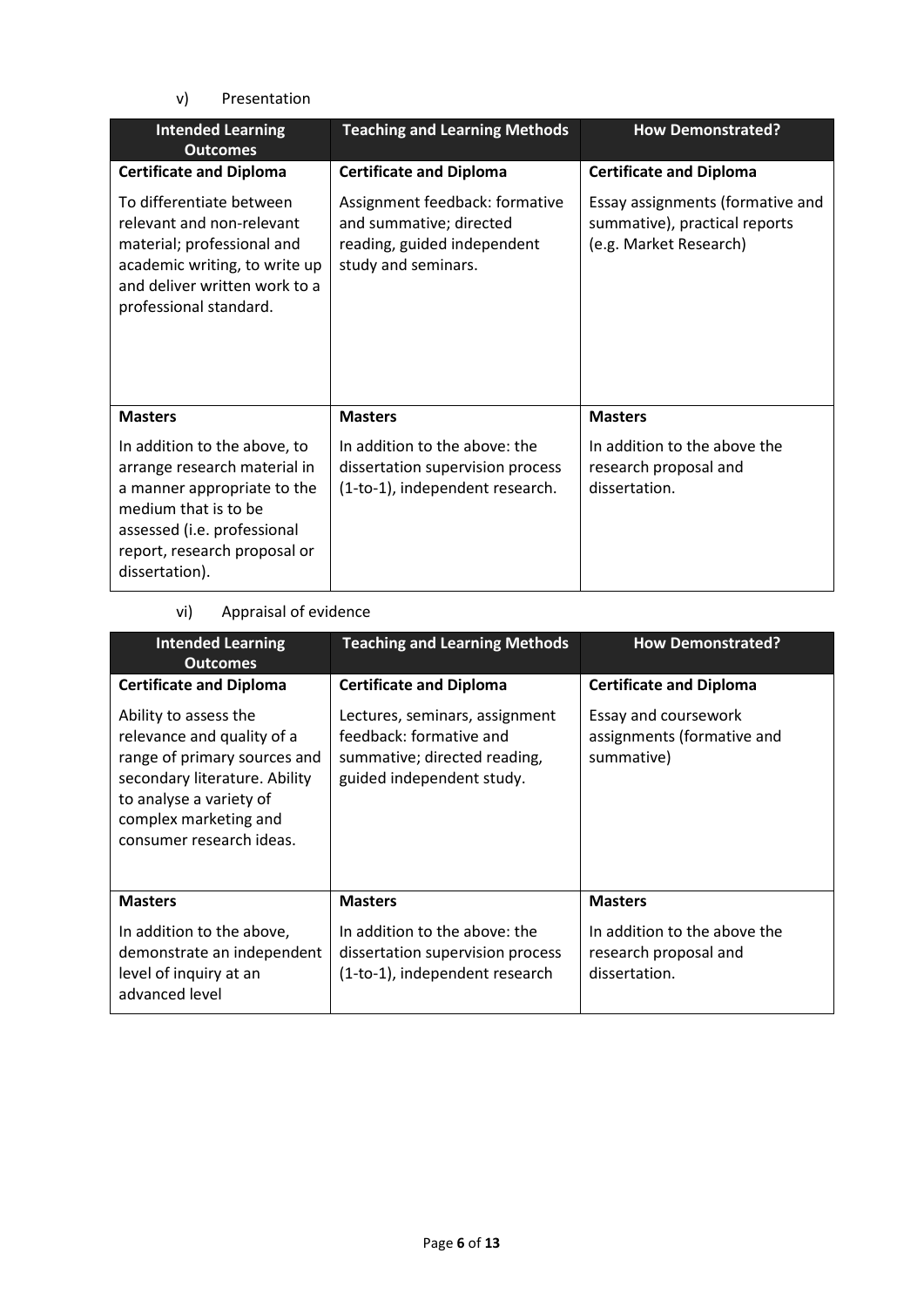## **b)** Transferable skills

i) Research skills

| <b>Intended Learning</b><br><b>Outcomes</b>                                                                                                                                                                                                                                                                                                                                                         | <b>Teaching and Learning Methods</b>                                                                                                                                                                            | <b>How Demonstrated?</b>                                                             |
|-----------------------------------------------------------------------------------------------------------------------------------------------------------------------------------------------------------------------------------------------------------------------------------------------------------------------------------------------------------------------------------------------------|-----------------------------------------------------------------------------------------------------------------------------------------------------------------------------------------------------------------|--------------------------------------------------------------------------------------|
| <b>Certificate and Diploma</b>                                                                                                                                                                                                                                                                                                                                                                      | <b>Certificate and Diploma</b>                                                                                                                                                                                  | <b>Certificate and Diploma</b>                                                       |
| Ability to locate, select and<br>organise relevant evidence<br>for essays; demonstrate an<br>ability to produce logically<br>structured, focused and<br>clearly written essays and<br>market research reports.                                                                                                                                                                                      | Seminars, assignment feedback:<br>formative and summative;<br>directed reading, guided<br>independent study. Workshops<br>in use of marketing resources<br>and information consultations<br>with Library staff. | Essay and coursework<br>assignments (formative and<br>summative), practical reports. |
| <b>Masters</b>                                                                                                                                                                                                                                                                                                                                                                                      | <b>Masters</b>                                                                                                                                                                                                  | <b>Masters</b>                                                                       |
| In addition to the above,<br>plan research projects based<br>on focused research<br>questions, conduct<br>significant background<br>research and literature<br>surveys, collect and analyse<br>data which is relevant to<br>research questions, report<br>on findings demonstrating an<br>ability to critique the data<br>from competing viewpoints,<br>construct an informed<br>critical argument. | In addition to the above: the<br>dissertation supervision process<br>(1-to-1) and independent<br>research.                                                                                                      | In addition to the above the<br>research proposal and<br>dissertation.               |

### ii) Communication skills

| <b>Intended Learning</b><br><b>Outcomes</b>                                                                                                                                                                                                                               | <b>Teaching and Learning Methods</b>                                                       | <b>How Demonstrated?</b>                                                                                                                                                                                                                                               |
|---------------------------------------------------------------------------------------------------------------------------------------------------------------------------------------------------------------------------------------------------------------------------|--------------------------------------------------------------------------------------------|------------------------------------------------------------------------------------------------------------------------------------------------------------------------------------------------------------------------------------------------------------------------|
| <b>Certificate and Diploma</b>                                                                                                                                                                                                                                            | <b>Certificate and Diploma</b>                                                             | <b>Certificate and Diploma</b>                                                                                                                                                                                                                                         |
| Critically discuss relevant<br>information in an essay<br>format in response to<br>written questions and case<br>studies; write with clarity<br>and precision; prepare short<br>oral presentations in seminar<br>groups and participating and<br>moderating focus groups. | Assignment feedback: formative<br>and summative; guided<br>independent study and seminars. | Written skills to be assessed using<br>essay and coursework<br>assignments. Oral skills to be<br>assessed using formative<br>assessment based on informal<br>qualitative feedback on content<br>and performance from lecturer<br>and peers in small group<br>seminars. |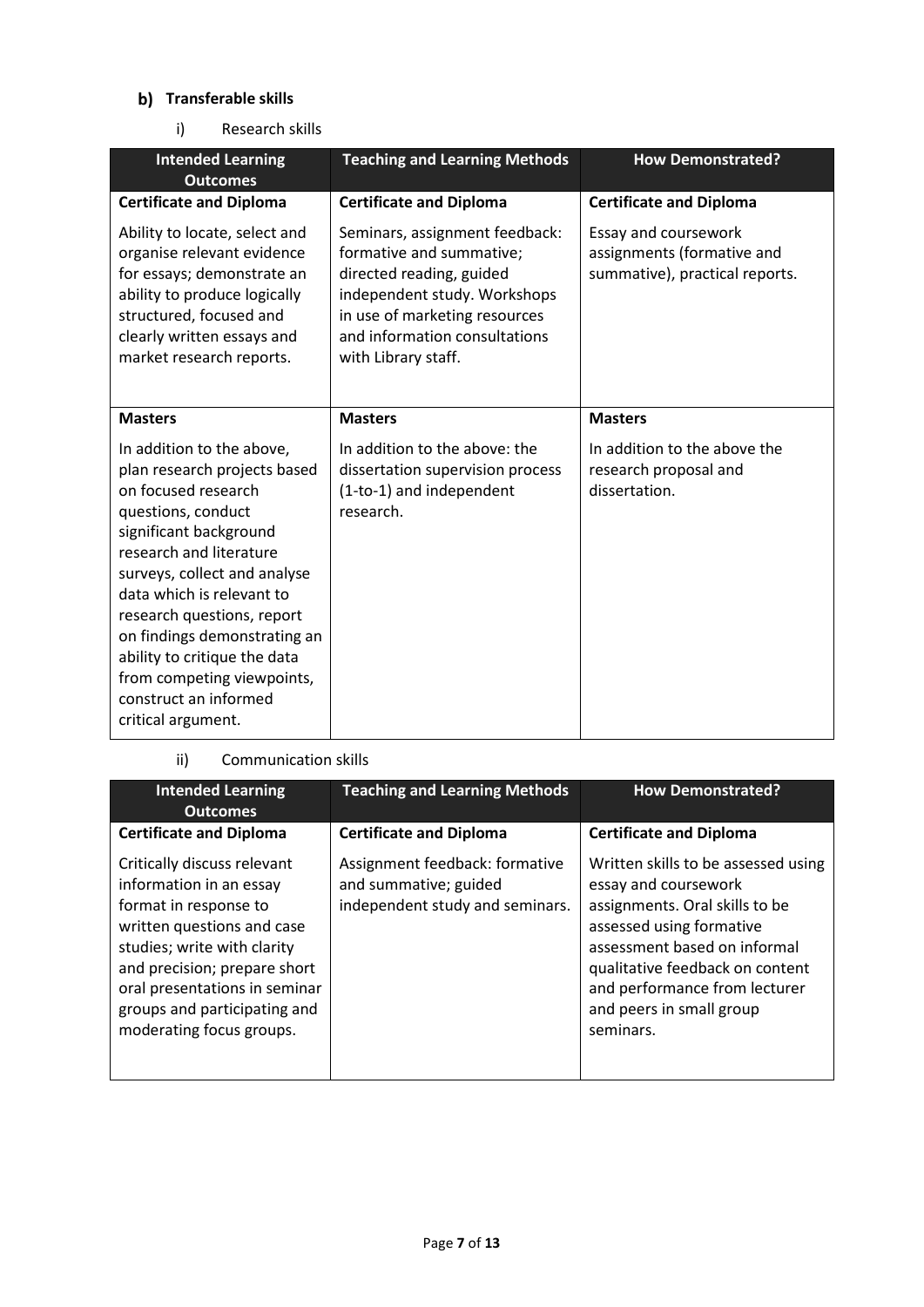| <b>Intended Learning</b><br><b>Outcomes</b>                                                                                       | <b>Teaching and Learning Methods</b>                                                                       | <b>How Demonstrated?</b>                                               |
|-----------------------------------------------------------------------------------------------------------------------------------|------------------------------------------------------------------------------------------------------------|------------------------------------------------------------------------|
| <b>Masters</b>                                                                                                                    | <b>Masters</b>                                                                                             | <b>Masters</b>                                                         |
| In addition to the above,<br>produce a dissertation that is<br>logically structured and<br>written with clarity and<br>precision. | In addition to the above: the<br>dissertation supervision process<br>(1-to-1) and independent<br>research. | In addition to the above the<br>research proposal and<br>dissertation. |

# iii) Data presentation

| <b>Intended Learning</b><br><b>Outcomes</b>                                                                                                                                 | <b>Teaching and Learning Methods</b>                                                                                                                                                              | <b>How Demonstrated?</b>                                                            |
|-----------------------------------------------------------------------------------------------------------------------------------------------------------------------------|---------------------------------------------------------------------------------------------------------------------------------------------------------------------------------------------------|-------------------------------------------------------------------------------------|
| <b>Certificate and Diploma</b>                                                                                                                                              | <b>Certificate and Diploma</b>                                                                                                                                                                    | <b>Certificate and Diploma</b>                                                      |
| Ability to synthesise<br>secondary research data into<br>coherent and sustained<br>written arguments, ability to<br>respond to case studies<br>through professional report. | Assignment feedback: formative<br>and summative; guided<br>independent study.                                                                                                                     | Essay and coursework<br>assignments (formative and<br>summative), practical report, |
| <b>Masters</b>                                                                                                                                                              | <b>Masters</b>                                                                                                                                                                                    | <b>Masters</b>                                                                      |
| Clearly arrange primary<br>research data into thematic<br>analysis and/or statistical<br>data.                                                                              | In addition to the above: the<br>dissertation supervision process<br>(1-to-1), independent research,<br>lectures and seminars designed<br>to support the preparation of the<br>research proposal. | In addition to the above the<br>research proposal and<br>dissertation.              |

## iv) Information technology

| <b>Intended Learning</b><br><b>Outcomes</b>                                                                                                                                                                                                                                                                                                   | <b>Teaching and Learning Methods</b>                                                                                                                                                                | <b>How Demonstrated?</b>             |
|-----------------------------------------------------------------------------------------------------------------------------------------------------------------------------------------------------------------------------------------------------------------------------------------------------------------------------------------------|-----------------------------------------------------------------------------------------------------------------------------------------------------------------------------------------------------|--------------------------------------|
| <b>Certificate and Diploma</b><br>Ability to retrieve and<br>present information using<br>appropriate information<br>technology, for example<br>bibliographic software and<br>subject specific databases.<br>Ability to employ commercial<br>marketing databases (e.g.<br>GMID & Keynote) to obtain<br>and evaluate marketing<br>information. | <b>Certificate and Diploma</b><br>Lectures; Introduction to SPSS<br>(Marketing Research), Advanced<br>Application of SPSS (Quantitative<br>Marketing Intelligence),<br><b>Blackboard Resources.</b> | Essay and coursework<br>assignments. |
|                                                                                                                                                                                                                                                                                                                                               |                                                                                                                                                                                                     |                                      |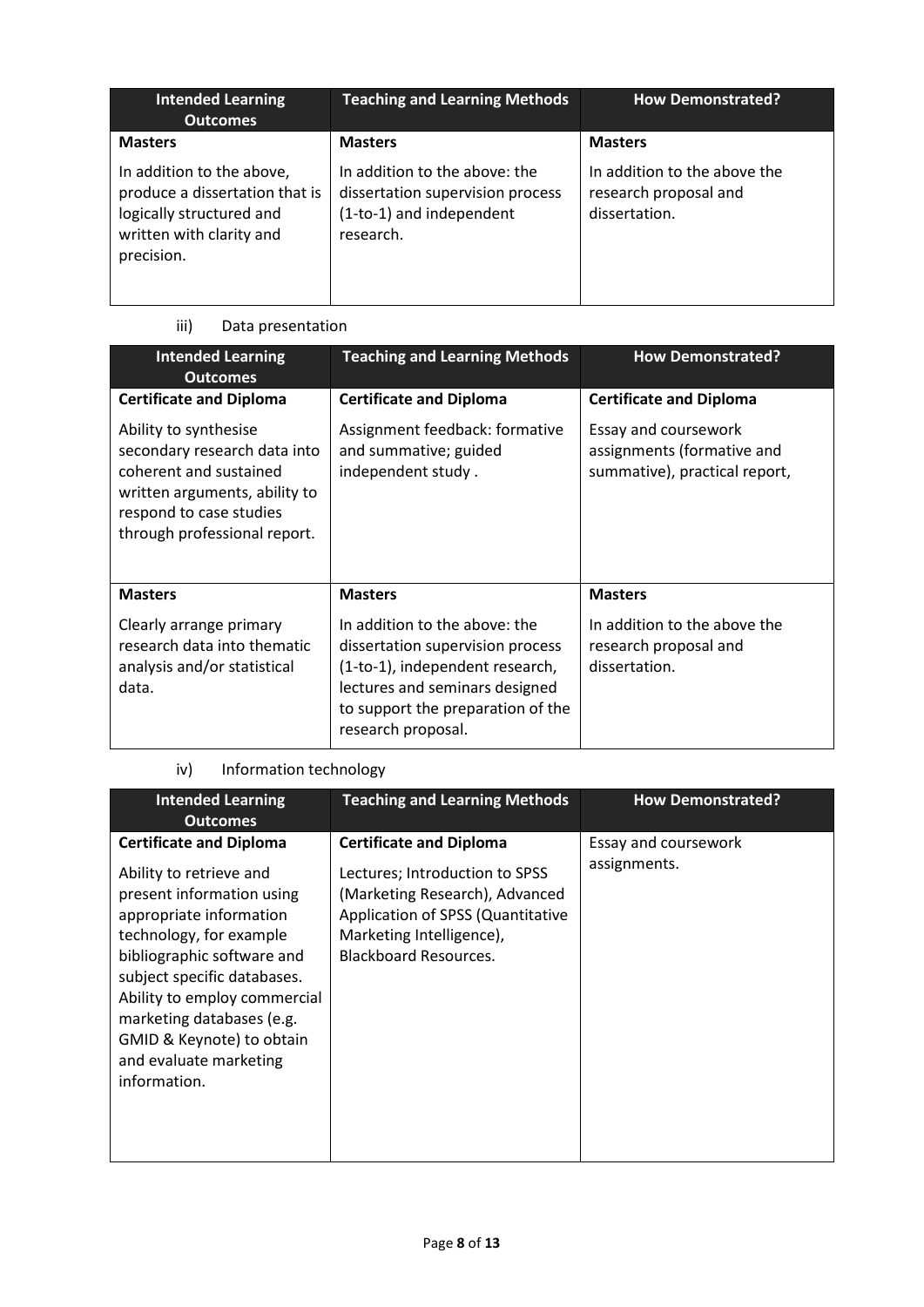| <b>Intended Learning</b><br><b>Outcomes</b>                                                                                           | <b>Teaching and Learning Methods</b>                                                                                                                                                              | <b>How Demonstrated?</b>                                      |
|---------------------------------------------------------------------------------------------------------------------------------------|---------------------------------------------------------------------------------------------------------------------------------------------------------------------------------------------------|---------------------------------------------------------------|
| <b>Masters</b>                                                                                                                        | <b>Masters</b>                                                                                                                                                                                    | <b>Masters</b>                                                |
| In addition to the above to<br>use, if necessary, data<br>analysis software that is<br>relevant to their dissertation<br>(e.g. SPSS). | In addition to the above: the<br>dissertation supervision process<br>(1-to-1), independent research,<br>lectures and seminars designed<br>to support the preparation of the<br>research proposal. | Essay and coursework<br>assignments, and the<br>Dissertation. |

# v) Problem solving

| <b>Intended Learning</b><br><b>Outcomes</b>                                                                                                                                                                                                                                                                                                                                                            | <b>Teaching and Learning Methods</b>                                                                                                            | <b>How Demonstrated?</b>                                                                                           |
|--------------------------------------------------------------------------------------------------------------------------------------------------------------------------------------------------------------------------------------------------------------------------------------------------------------------------------------------------------------------------------------------------------|-------------------------------------------------------------------------------------------------------------------------------------------------|--------------------------------------------------------------------------------------------------------------------|
| Certificate, Diploma and<br><b>Masters</b><br>Ability to identify,<br>investigate, analyse,<br>formulate and advocate<br>solutions to problems. Ability<br>to identify problems and<br>opportunities faced by<br>organisations using case<br>studies. Analysis should lead<br>to the proposal of<br>sustainable actions that help<br>resolve problems and to<br>capitalise on latent<br>opportunities. | Research methods classes and<br>independent research,<br>particularly that supported by<br>dissertation supervision.<br>Marketing case studies. | Practical report, Essay<br>assignments, independent<br>research, particularly that leading<br>to the dissertation. |

vi) Working relationships

| <b>Intended Learning</b><br><b>Outcomes</b>                                                                                   | <b>Teaching and Learning Methods</b>                                                                                                                                                                                                  | <b>How Demonstrated?</b>                                                                                                |  |
|-------------------------------------------------------------------------------------------------------------------------------|---------------------------------------------------------------------------------------------------------------------------------------------------------------------------------------------------------------------------------------|-------------------------------------------------------------------------------------------------------------------------|--|
| <b>Certificate and Diploma</b>                                                                                                | <b>Certificate and Diploma</b>                                                                                                                                                                                                        | <b>Certificate and Diploma</b>                                                                                          |  |
| Ability to work<br>collaboratively as part of a<br>team; ability to contribute<br>and comment on ideas in<br>learning groups. | Participation in seminar activities<br>such as moderating and<br>participating in a focus groups;<br>group problem solving through<br>marketing case studies as well as<br>preparation of short<br>presentations.                     | Formative assessment based on<br>informal qualitative feedback on<br>content and performance from<br>teacher and peers. |  |
| <b>Masters</b>                                                                                                                | <b>Masters</b>                                                                                                                                                                                                                        | <b>Masters</b>                                                                                                          |  |
| Knowing how and when to<br>draw on the knowledge and<br>expertise of others.                                                  | In addition to the above: the<br>establishment of a working<br>relationship with the dissertation<br>supervisor (or the resolution of<br>any problems through<br>consultation with the Module<br>Leader and the Programme<br>Leader). | In addition to the above, the<br>dissertation                                                                           |  |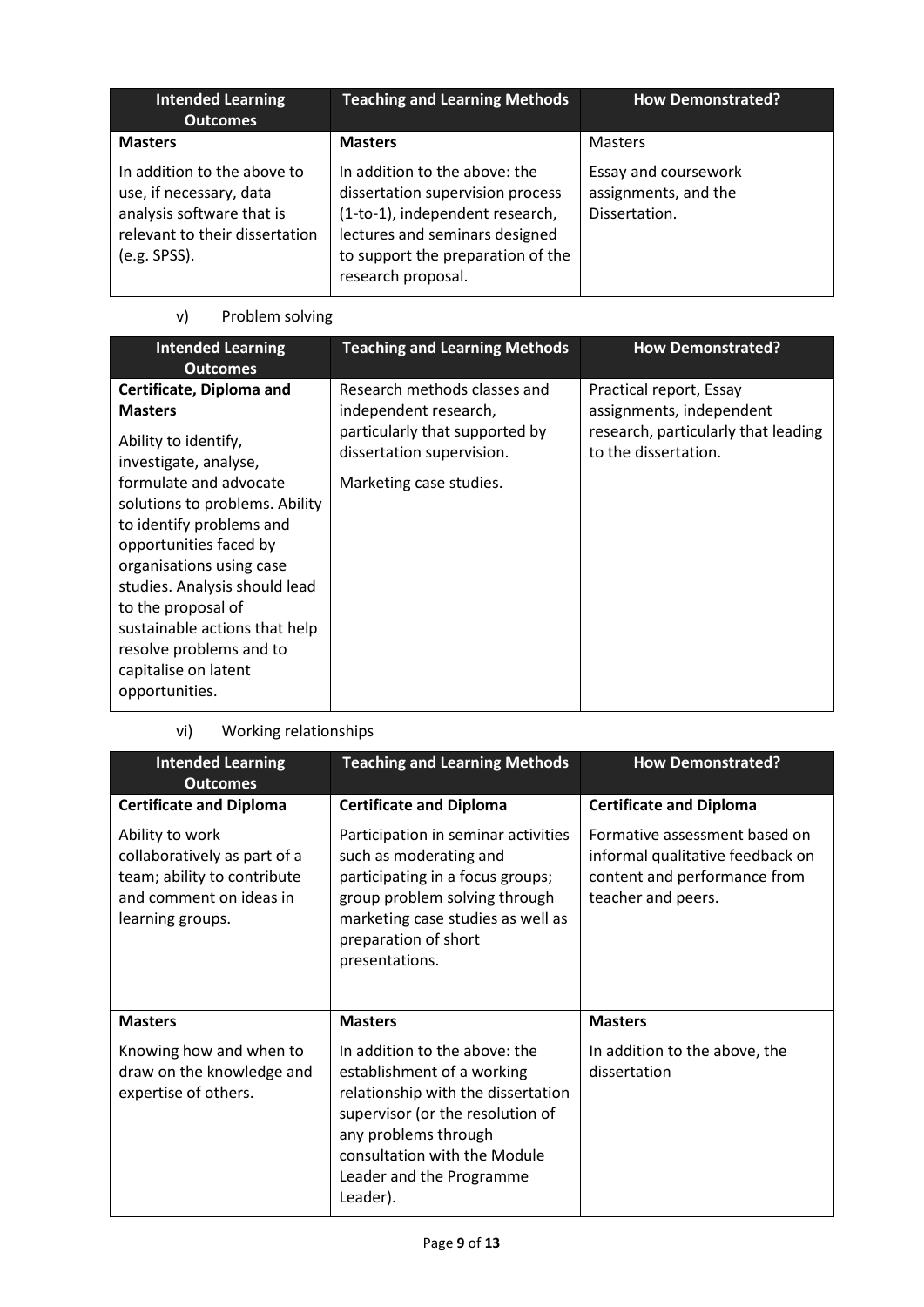vii) Managing learning

| <b>Intended Learning</b><br><b>Outcomes</b>                                                                                                                                                                                                                           | <b>Teaching and Learning Methods</b>                                                                                                                               | <b>How Demonstrated?</b>              |  |
|-----------------------------------------------------------------------------------------------------------------------------------------------------------------------------------------------------------------------------------------------------------------------|--------------------------------------------------------------------------------------------------------------------------------------------------------------------|---------------------------------------|--|
| <b>Certificate and Diploma</b>                                                                                                                                                                                                                                        | <b>Certificate and Diploma</b>                                                                                                                                     | <b>Certificate and Diploma</b>        |  |
| Management of an extensive<br>literature and familiarisation<br>with subject-relevant<br>debates and concepts. To<br>manage guided independent<br>study to ensure the<br>completion of assessment<br>tasks and successfully<br>manage the related study<br>work-load. | Lectures in Marketing<br>management and practice;<br>seminars; guided independent<br>study, self-reflection on<br>assignment feedback; formative<br>and summative. | Essay and coursework<br>Assignments;  |  |
| <b>Masters</b>                                                                                                                                                                                                                                                        | <b>Masters</b>                                                                                                                                                     | <b>Masters</b>                        |  |
| In addition to the above:<br>Identify a credible research<br>project; construct a feasible<br>research timetable; carry out<br>independent research.                                                                                                                  | In addition to the above: the<br>dissertation supervision process<br>$(1-to-1).$                                                                                   | Research proposal and<br>dissertation |  |

## viii) Career management

| <b>Intended Learning</b><br><b>Outcomes</b>                                                                                                                                | <b>Teaching and Learning Methods</b>                                                                                                                                                          | <b>How Demonstrated?</b>       |  |
|----------------------------------------------------------------------------------------------------------------------------------------------------------------------------|-----------------------------------------------------------------------------------------------------------------------------------------------------------------------------------------------|--------------------------------|--|
| <b>Certificate and Diploma</b>                                                                                                                                             | <b>Certificate and Diploma</b>                                                                                                                                                                | <b>Certificate and Diploma</b> |  |
| Ability to take charge of<br>progress and development;<br>to reflect on strengths and<br>limitations, interests,<br>motivation and skills;<br>recognition of achievements. | Personal Tutor system; self-<br>reflection on assignment<br>feedback; guest lecture/s from<br>alumni and marketing<br>professionals, Continuing<br>Professional Development<br>opportunities. | Personal Development Planning. |  |
| <b>Masters</b>                                                                                                                                                             | <b>Masters</b>                                                                                                                                                                                | <b>Masters</b>                 |  |
| In addition to the above: if<br>appropriate, to research an<br>area which may be relevant<br>to the student's career<br>preferences                                        | In addition to the above; the<br>dissertation supervision process.                                                                                                                            | <b>Dissertation</b>            |  |

# **10. Special features**

N/A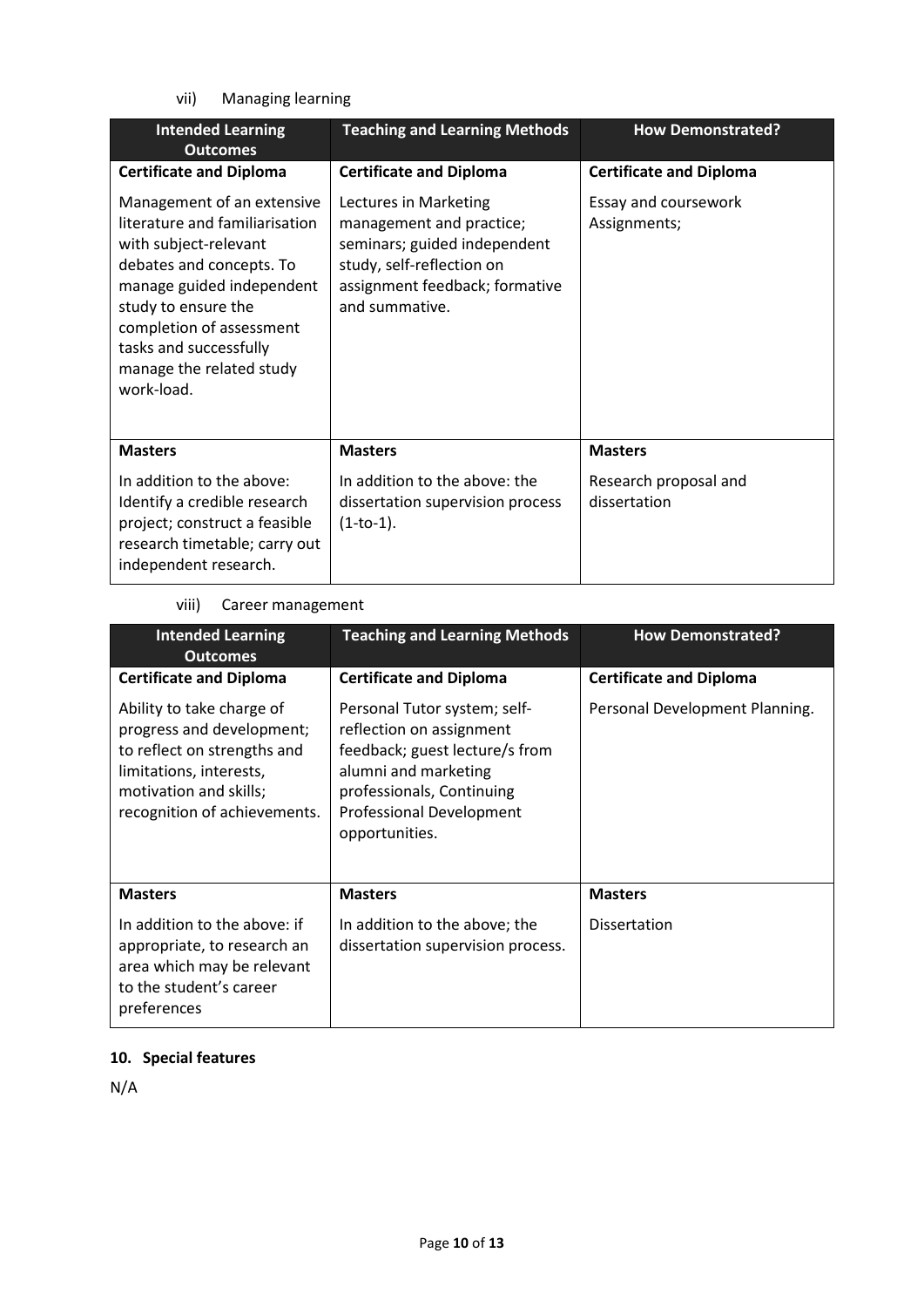### **11. Indicators of programme quality**

The quality of all ULSB programmes is the responsibility of the School's Learning and Teaching Committee. The School use a variety of indicators to maintain oversight of programme quality including:

- External Examiner Reports
- Internally Administered Student Satisfaction Feedback
- Student Attainment Data
- Peer Enhancement of Learning and Teaching Process and Reporting
- Panel of Examiners

All programmes are reviewed formally through the University administered processes of:

- Periodic Development Review
- Programme Level Annual Development Review
- Curriculum Planning

### **12. Criteria for award and classification**

This programme follows the standard scheme of taught postgraduate award and classification set out i[n Senate Regulations](http://www.le.ac.uk/senate-regulations) – see the version of *Senate Regulation 6 governing taught postgraduate programmes of study* relevant to year of entry.

#### **13. Progression points**

As defined i[n Senate Regulations](http://www.le.ac.uk/senate-regulation6) - refer to the version of *Senate Regulation 6 governing taught postgraduate programmes of study* relevant to year of entry.

In cases where a student has failed to meet a requirement to progress he or she will be required to withdraw from the course and a recommendation will be made to the Board of Examiners for an intermediate/exit award where appropriate.

### **14. Rules relating to re-sits or re-submissions**

As defined i[n Senate Regulations](http://www.le.ac.uk/senate-regulation6) - refer to the version of *Senate Regulation 6 governing taught postgraduate programmes of study* relevant to year of entry.

### **15. External Examiners reports**

The details of the External Examiner(s) for this programme and the most recent External Examiners' reports for this programme can be found at [exampapers@Leicester](https://exampapers.le.ac.uk/) [log-in required]

### **16. Additional features** (e.g. timetable for admissions)

n/a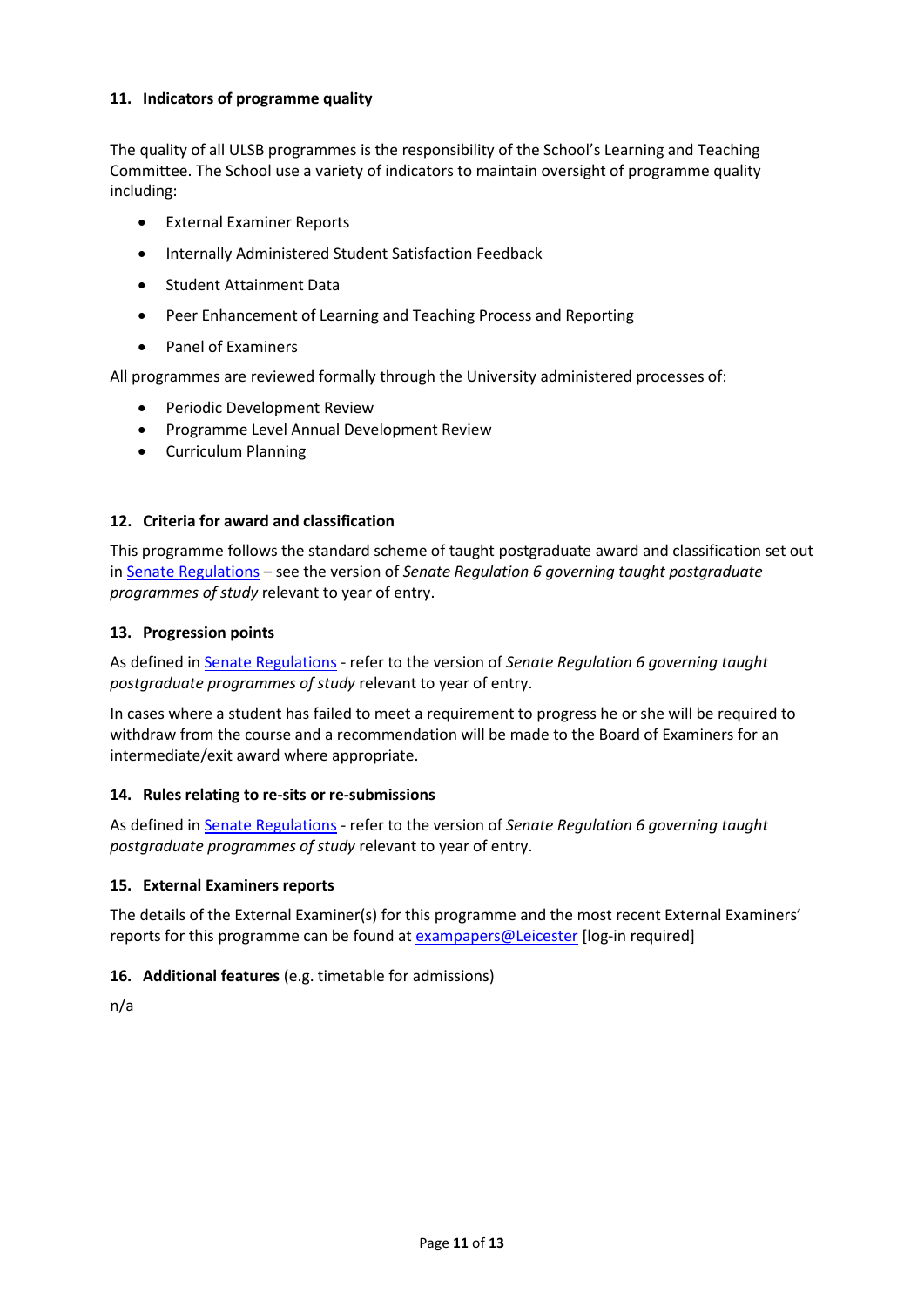

# **Programme Specification (Postgraduate) FOR ENTRY YEAR: 2022/23**

**Date created:** 18/11/2020 **Last amended:** 21/03/2022 **Version no.** 1

## **Appendix 1: Programme structure (programme regulations)**

### **Updates to the programme**

| <b>Academic year affected</b> | <b>Module Code(s)</b> | Update                                                                           |
|-------------------------------|-----------------------|----------------------------------------------------------------------------------|
| 2022/23                       | MN7010                | Name change to: Marketing Management and Practice (from Principles of Marketing) |
|                               |                       |                                                                                  |
|                               |                       |                                                                                  |
|                               |                       |                                                                                  |

The University regularly reviews its programmes and modules to ensure that they reflect the current status of the discipline and offer the best learning experience to students. On occasion, it may be necessary to alter particular aspects of a course or module.

### MSc Marketing

## **Credit breakdown**

| <b>Status</b>        | <b>Year long</b> | Semester 1 | Semester 2 | Other delivery<br>period |
|----------------------|------------------|------------|------------|--------------------------|
| Core taught          | n/a              | 60 credits | 60 credits | n/a                      |
| Optional             | n/a              | n/a        | n/a        | n/a                      |
| Dissertation/project | n/a              | n/a        | n/a        | 60 credits               |